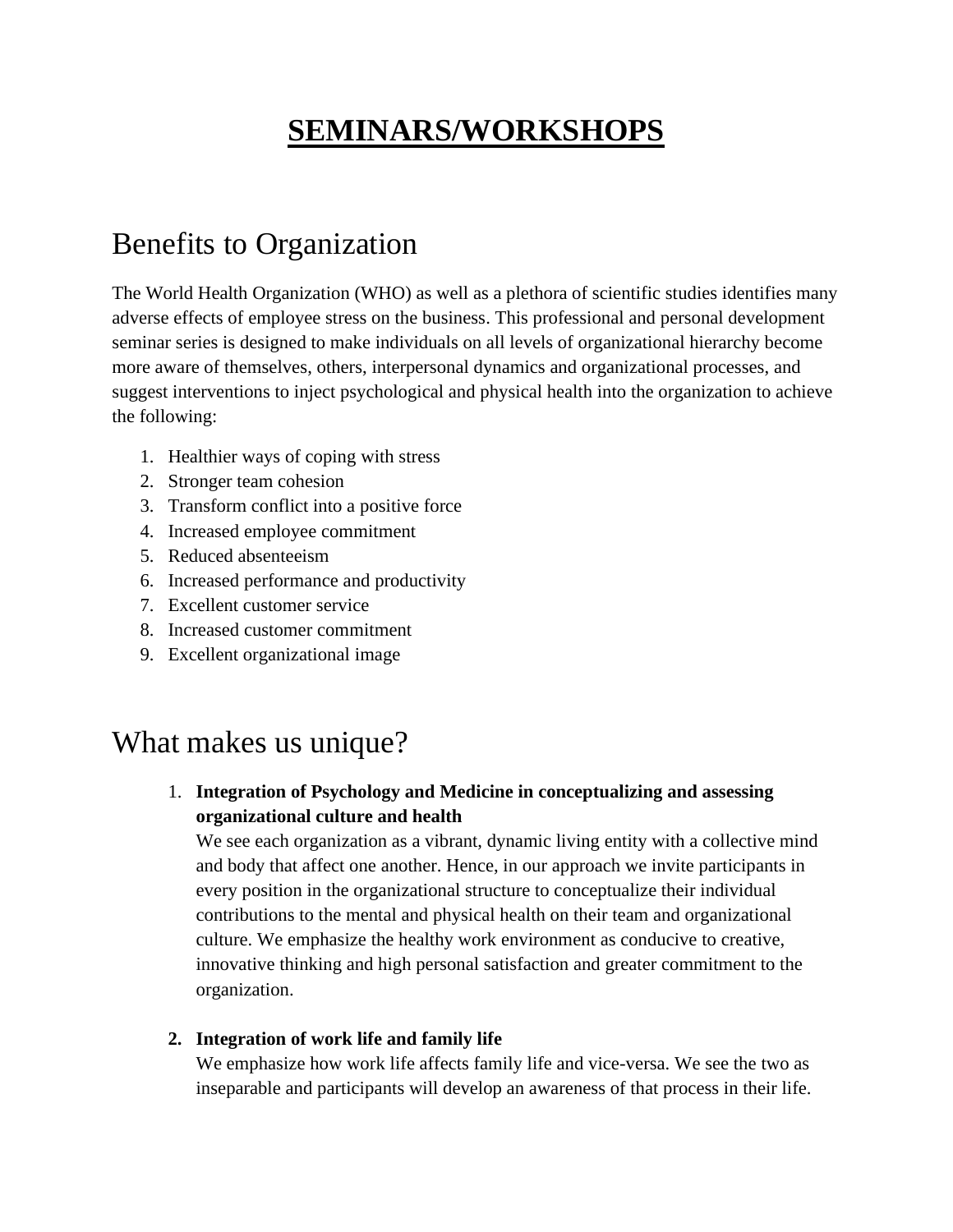#### **3. Attention to Often Overlooked Gender Issues that Have an Impact on Organizational Life**

Masculine and feminine individuals tend to process information in different ways. Those styles and practices greatly influence their experience at work. Participants will increase their awareness of gender issues in the workplace and become more empathic to the experience of the other gender.

#### **4. Emphasis on Development of "Soft Skills" on All Levels of Organizational Culture**

Infused in all seminars are the themes of empathy, compassion, active listening and kindness. These themes reflect important skills and are essential in the development of a healthy workplace in which team cohesion and bi-directional organizational commitment are associated with higher job satisfaction, better customer service and higher profitability.

#### **5. Emphasis on Self-Awareness**

In any successful relationship (organizational or otherwise), one needs to develop the self-awareness of how he/she affects another person in the work environment. As such, participants are invited to consider questions like: What is it like to my customer to be served by me? What is it like for my colleague to work with me? What is it like for my supervisee to be supervised by me? How does stress affect my work and my daily interactions? How are lingering personal issues affecting what I bring into the workplace?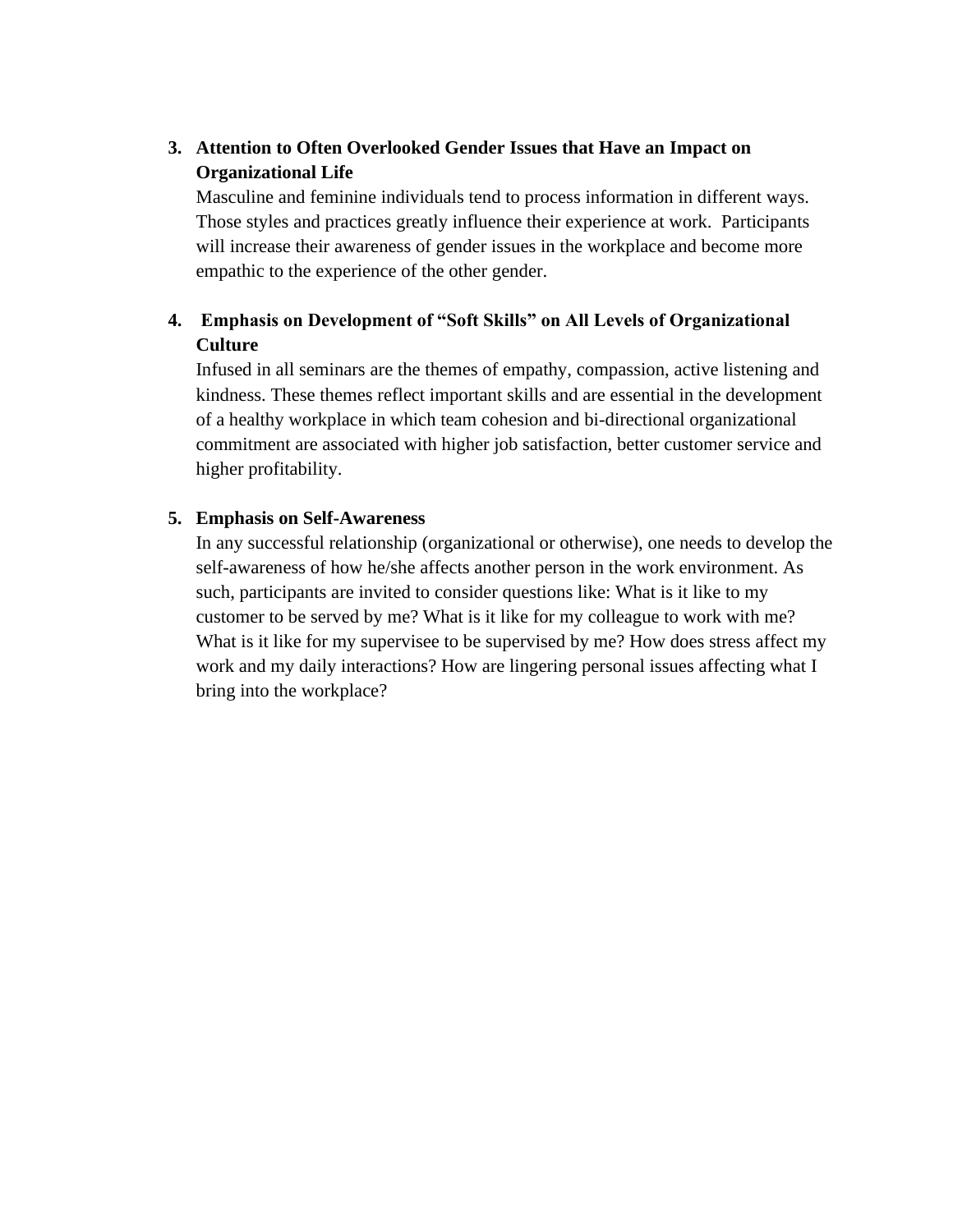# **PROFESSIONAL AND PERSONAL SEMINAR/WORKSHOP SERIES**

#### **1. Work Stress, Anxiety and Coping**

**Designed for all employees in the organizational hierarchy Maximum number of Participants: 20**

#### **Learning outcomes**

- **Be able to define stress and anxiety**
- **Be able to recognize the symptoms of stress and anxiety**
- **Become aware of the sources and causes of work stress**
- **Become familiar with the effects of stress and anxiety**
- **Become aware of gender issues in the experience of stress**
- **Be able to employ effective, individual as well as organizational intervention strategies to cope with stress**
- **Become aware of how stress and anxiety affect** *ALL* **our interpersonal relationships**

#### **2. Emotional Intelligence at Work**

**Designed for all employees in the organizational hierarchy Maximum number of Participants: 20**

- **Appreciate the importance of EI in the workplace**
- **Understand and manage emotional behaviors to strengthen work relationships**
- **Better understand our emotions well as the emotions of others in our work environment**
- **Improve our Emotional Intelligence**
- **Use our Emotional Intelligence to make better interpersonal and business decisions.**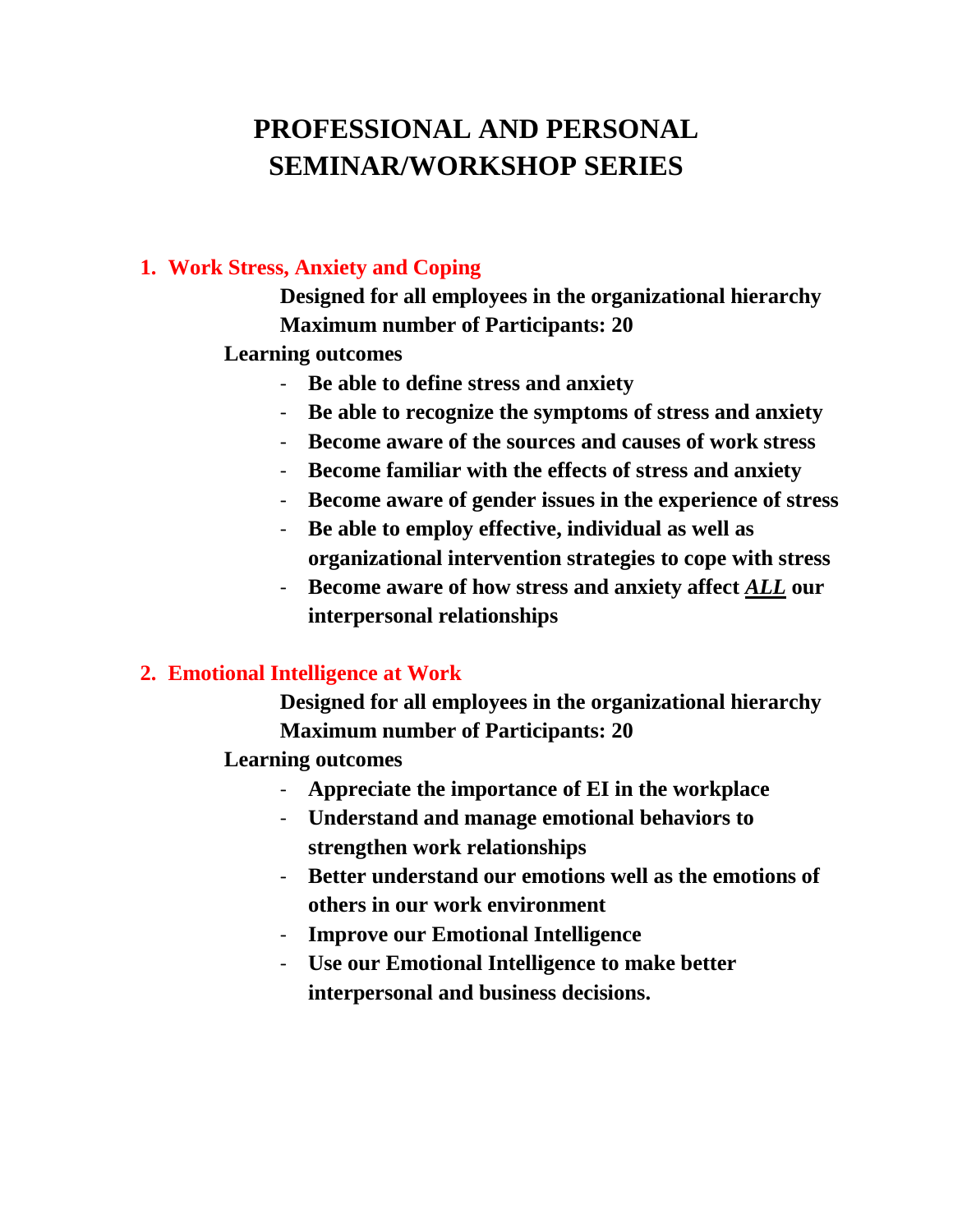### **3. Job Satisfaction: An integral Component for Commitment in any Successful Organization**

**Designed for individuals in managerial positions in the organizational hierarchy**

**Maximum number of Participants: 20**

#### **Learning outcomes**

- **Master techniques for motivating your staff**
- **Become aware of the factors that give you the greatest job satisfaction**
- **Improve work relationships**
- **Strengthen employee commitment**

#### **4. How to be a Great Leader in an Organization**

**Designed for individuals in positions of leadership in the organizational hierarchy**

**Maximum number of Participants: 20**

- **Understand the various leadership styles**
- **Become aware of your leadership style**
- **Understand what makes a great leader**
- **Engage in self-care activities and manage stress**
- **Hone your empathic skills**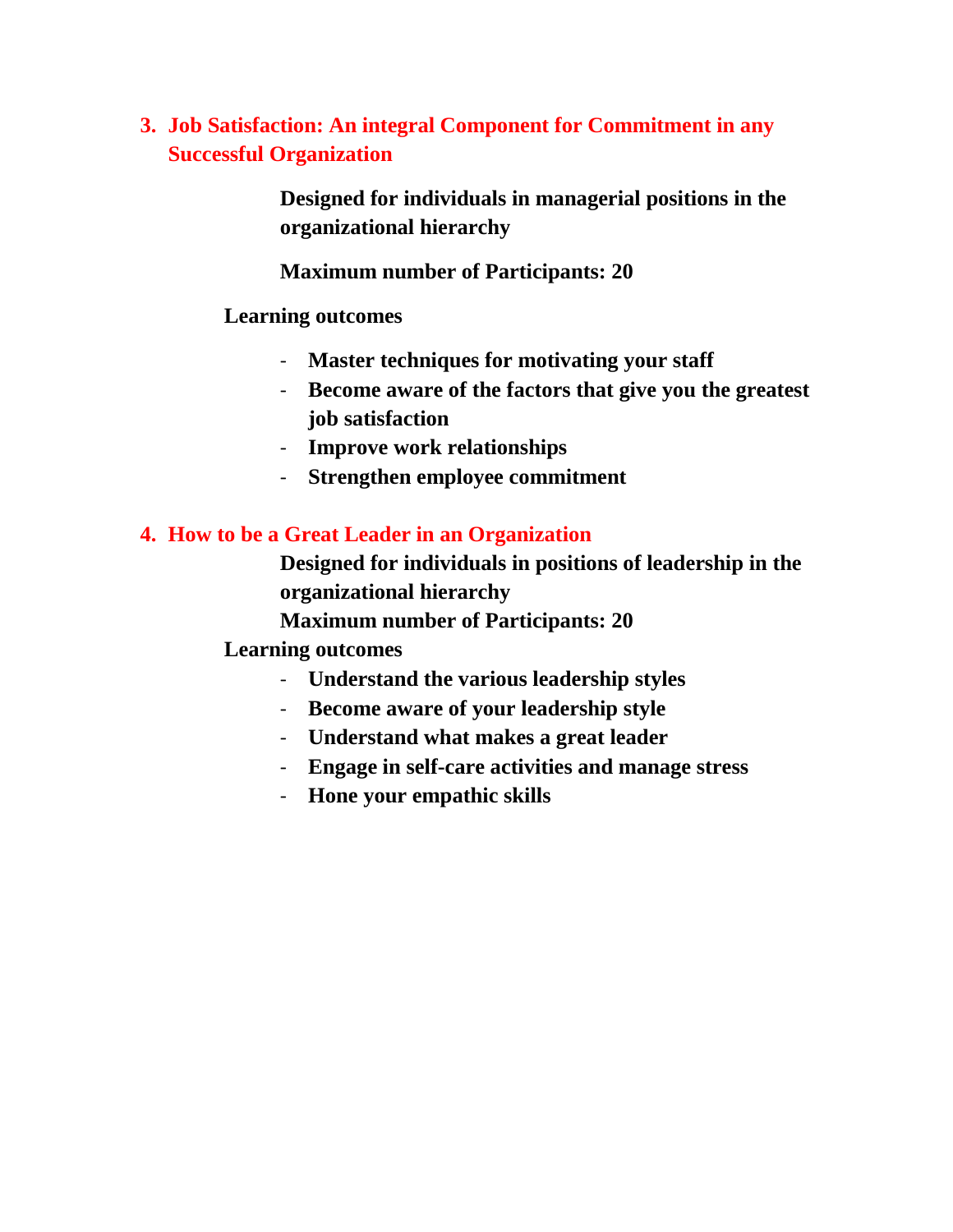#### **5. Fundamentals of Supervision: How to Give Benevolent Feedback**

**Designed for individuals in supervisory positions Maximum number of Participants: 20**

#### **Learning outcomes**

- **Become more aware about what your supervision style is**
- **Understand what is like for your subordinate to have you as a supervisor**
- **Develop the interpersonal skills necessary to create the context for meaningful supervision**
- **Appreciate the important of empathy when giving feedback**
- **Understand when and how to give feedback**
- **6. Leadership Challenges During Difficult Times: How to Embrace Ambiguity, Chaos, and Uncertainty and Turn Them Into Strengths**

**Designed for all employees in the organizational hierarchy Maximum number of Participants: 10**

- **Become aware of how difficult times impact your management/leadership style/behaviors**
- **Have the skills necessary to transform potential conflict into positive outcomes**
- **Become more creative in solving problems**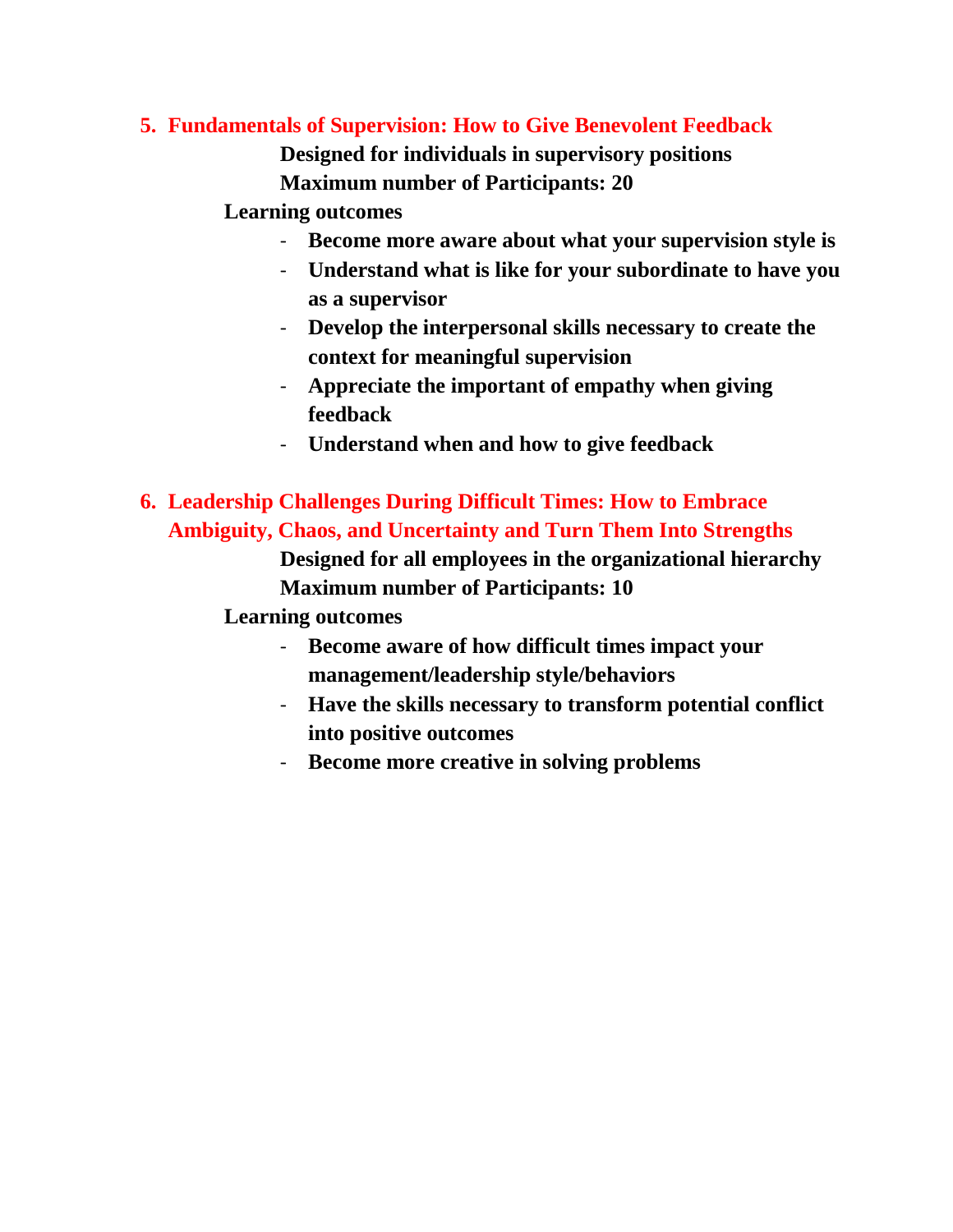#### **7. How to Improve Our Relationships With Our Colleagues**

**Designed for all employees in the organizational hierarchy Maximum number of Participants: 20**

#### **Learning outcomes**

- **Become aware of what is like for your colleague to be working with you**
- **Learn how to communicate more effectively with your colleagues**
- **Understand the importance of empathy in work relationships and be able to apply its three main dimensions to all our interpersonal relationships**
- **Become more flexible with coworkers**
- **Understand the impact of stress on relationships**

#### **8. Understanding and Transforming Interpersonal Conflict at Work**

**Designed for all employees in the organizational hierarchy Maximum number of Participants: 20**

- **Understand the underlying causes of work conflict**
- **Understand the role of stress in work conflict**
- **Learn strategies for resolving conflict**
- **Become aware of your conflict resolution style**
- **Hone communication skills**
- **Use validation and empathy as conflict transformation prerequisites**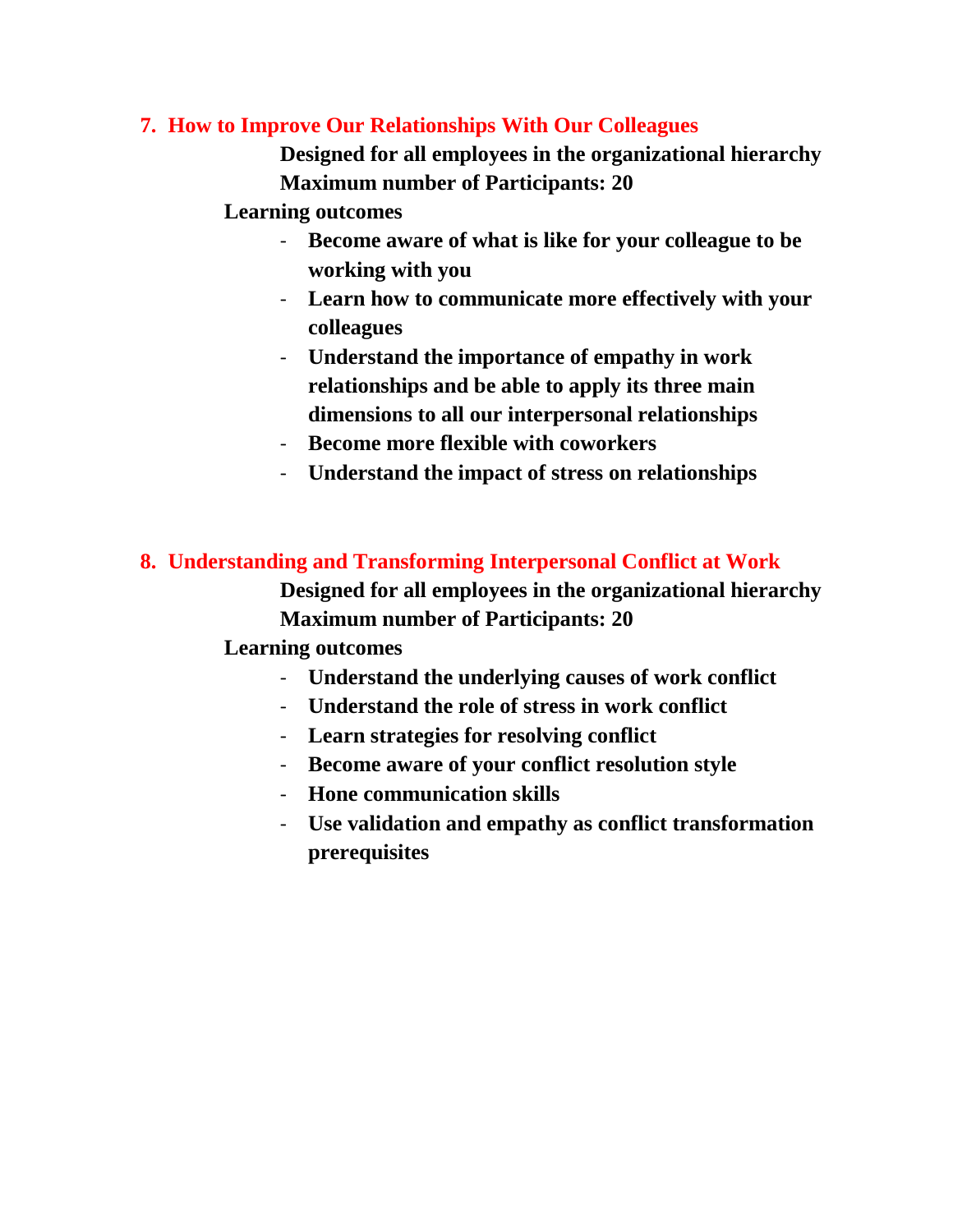**9. Compassion Fatigue: How to Maintain Your Emotional Reserves When You Have Taken the Role of the Emotional Care-giver of Your Coworkers**

> **Designed for all employees in the organizational hierarchy Maximum number of Participants: 20 Learning outcomes**

- **Be able to define Compassion Fatigue**
- **Recognize the emotional, behavioral, cognitive, and physical symptoms of Compassion Fatigue**
- **Take better care of your overall health**
- **Understand the role of Emotional Intelligence in Compassion Fatigue**
- **Understand what and who drains your emotional resources and why**

### **10. Public Speaking in the Business World**

**Designed for all employees in the organizational hierarchy Maximum number of Participants: 10**

- **Become a more effective presenter**
- **Develop awareness of your strengths and areas of growth as a public speaker**
- **Be able to communicate clearly and effectively with your audience**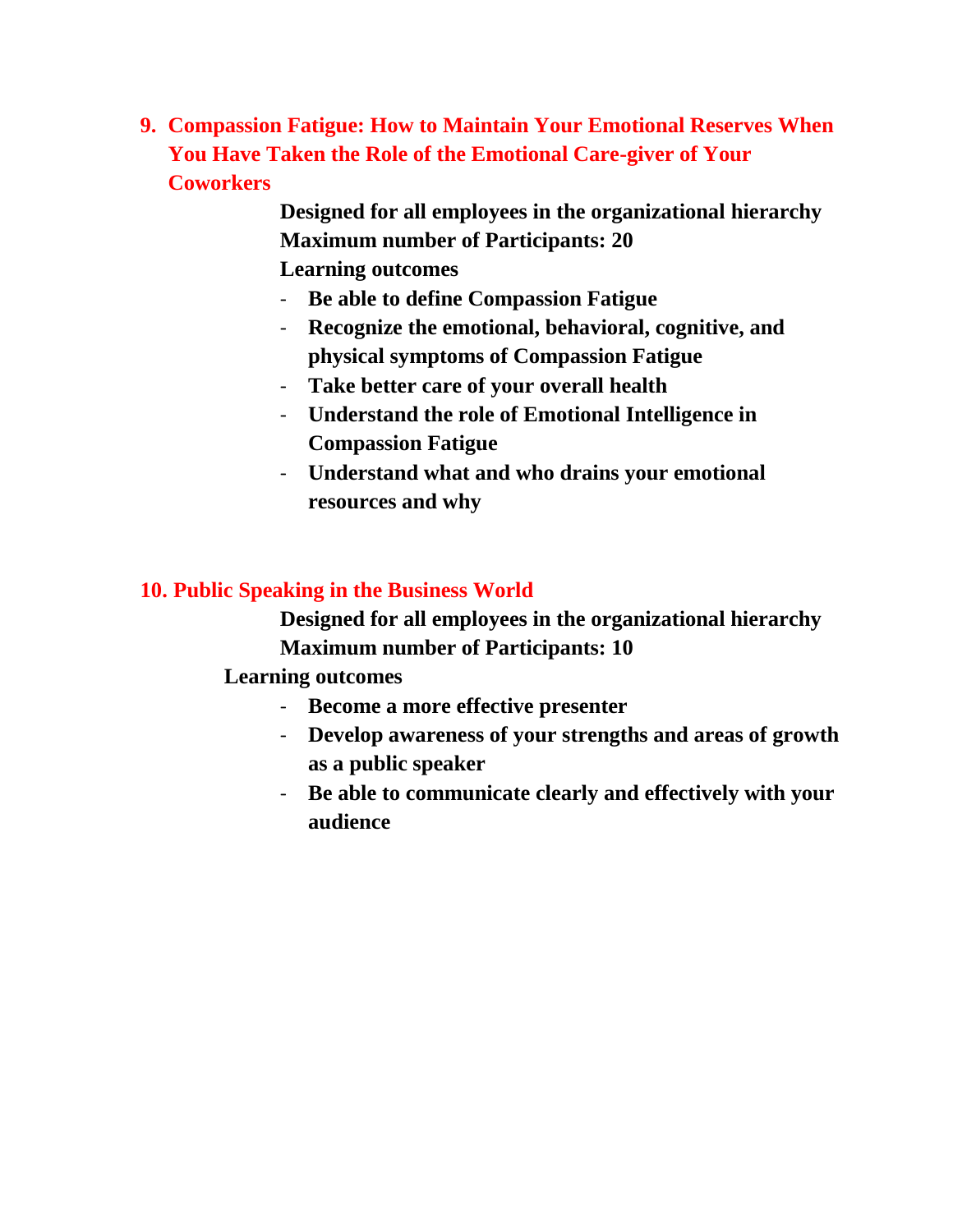#### **11. Psychology of Individual Differences at Work**

**Designed for all employees in the organizational hierarchy Maximum number of Participants: 20**

#### **Learning outcomes**

- **Understand the major personality types**
- **Examine your own personality style**
- **Appreciate difference**
- **Learn how to work with different personality types**

#### **12. How to Prevent Sexual Harassment**

**Designed for all employees in the organizational hierarchy Maximum number of Participants: 20 Duration: 4 hours** 

**Cost:**

**Learning outcomes**

- **Eliminate the toxicity of disrespectful behavior**
- **Create a healthier, more inclusive work environment**
- **Develop more empathy for the victims of sexual harassment**
- **Understand what constitute sexual harassment**

#### **13. Multiculturalism and Diversity at Work**

**Designed for all employees in the organizational hierarchy Maximum number of Participants: 20**

- **Become more aware of your own cultural values and how they may affect your work relationships and interactions with multicultural/diverse coworkers or clients**
- **Learn how to appreciate diversity**
- **Develop cultural competence**